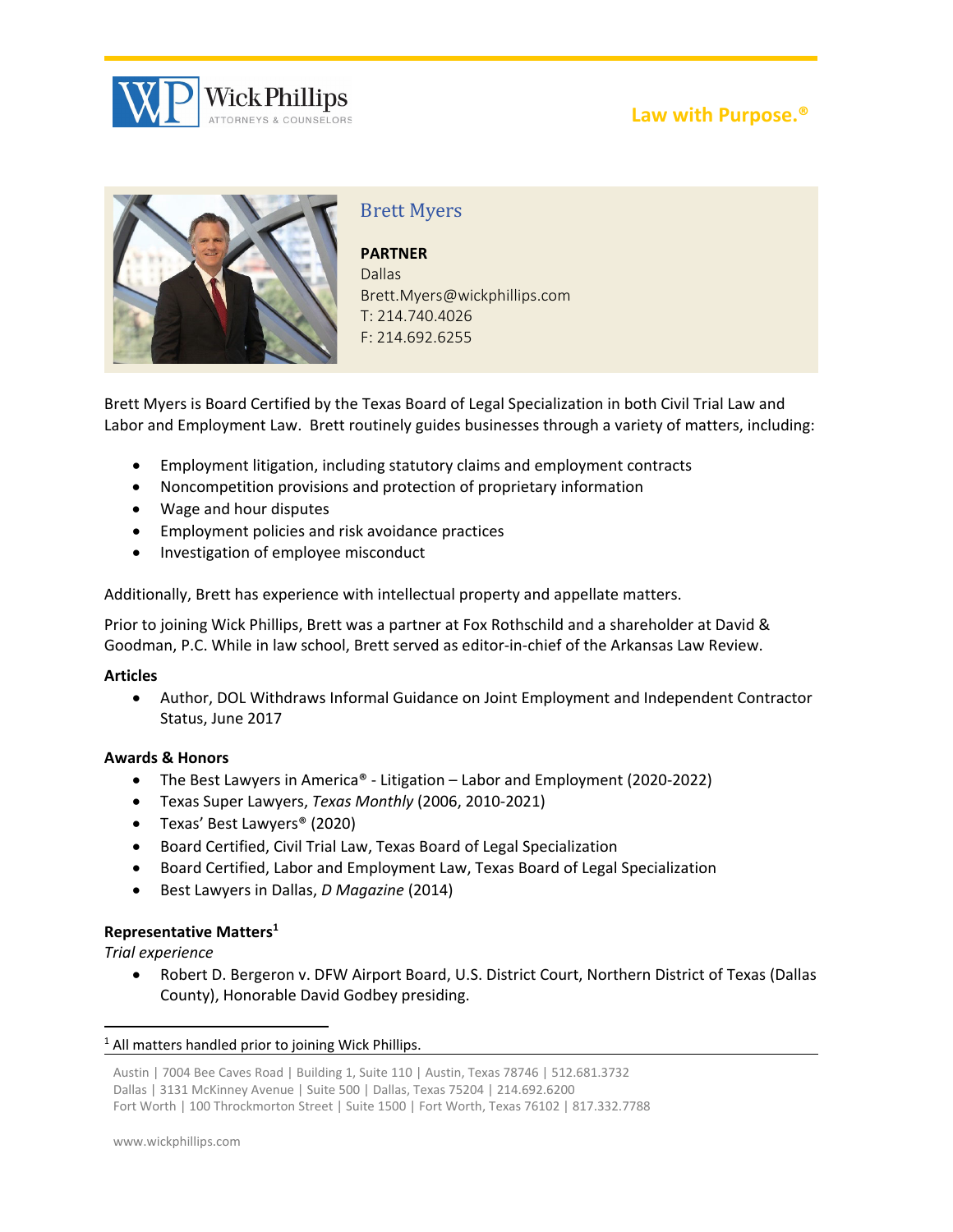

 Avis Rent‐a‐Car v. Paul Katz, County Court No. 5 (Dallas County), Honorable Mark Greenberg presiding.

**Law with Purpose.®**

- Ronnie Lanier et al. v. Eastern Foundations, Inc. et al., County Court No. 2 (Dallas County), Honorable King Fifer presiding.
- Prestonwood Market Square v. Guatam Daftary et al., County Court No. 4 (Dallas County), Honorable Ken Tapscott presiding.
- Perales v. Lone Wolf Resources, 37th District Court (Mitchell County), Honorable Glen Harrison presiding.
- **•** Bourgeois v. Toshiba America Medical Systems, 160th District Court (Dallas County), Honorable Joe Cox presiding.
- Sullivan v. Spyglass Hill, 73rd District Court (Bexar County), Honorable Andy Merales presiding.
- Hennig v. International Paper Company, County Court No. 4 (Dallas County), Honorable Bruce Woody presiding.
- Racetrac v. Longfellow, Probate Court No. 1 (Tarrant County), Honorable Steve King presiding.
- Kirby v. Scott, 386th District Court (Rockwall County), Honorable Brett Hall presiding.
- Acker v. deBoer, U.S. District Court, Northern District of Texas (Dallas County), Honorable Jerry Buchmeyer presiding.
- Lassetter v. Strategic Materials, U.S. District Court, Northern District of Texas (Dallas County), Honorable Barbara Lynn presiding.
- First Western SBLC v. Collin Creek Holding Co., 380th District Court (Collin County), Honorable Charles Sandoval presiding.
- Sunburst Hospitality Corporation v. VIP Lodging, Inc., 67th District Court (Tarrant County), Honorable Don Cosby presiding.
- Jefferson Bank v. BMD, 193rd District Court (Dallas County), Honorable Carl Ginsberg presiding.
- McClenic v. Graham, 68th District Court (Dallas County), Honorable Martin Hoffman presiding.
- S Rental Properties v. Enchiladas Northwest, Inc., 192nd District Court (Dallas County), Honorable Craig Smith presiding.
- Robert Newhouse, Trustee, v. Wes-Tech Logistics, U.S. Bankruptcy Court, Northern District of Texas (Dallas Division), Honorable Harlan Hale presiding.
- 2-16 Holdings, Inc., Dallas Moving & Storage, Inc. and Michael Byboth v. Wood Limited Partnership, AMS Staff Leasing, Inc. and Charles D. Wood, 296th District Court (Collin County), Honorable John Roach Jr. presiding.
- Bayer MaterialScience LLC v. Brian McCrary, County Court No. 1 (Rockwall County), Honorable David Rakow presiding.
- Fatimah Ali et al. v. Stacy Murillo, County Court No. 3 (Tarrant County), Honorable Vincent Sprinkle presiding.
- Warner Alan Properties, LLC and Warner Alan/Westcliff, Ltd. v. Paciwest, Inc., 96th District Court (Tarrant County), Honorable Jeff Walker presiding.
- Steven Landers v. Wasco Products, Inc., 48<sup>th</sup> District Court (Tarrant County), Honorable David Evans presiding.
- Deaf Interpreter Services v. Webbco Enterprises, LLC, U.S. District Court, Western District of Texas (Bexar County), Honorable Royce Lambeth Presiding.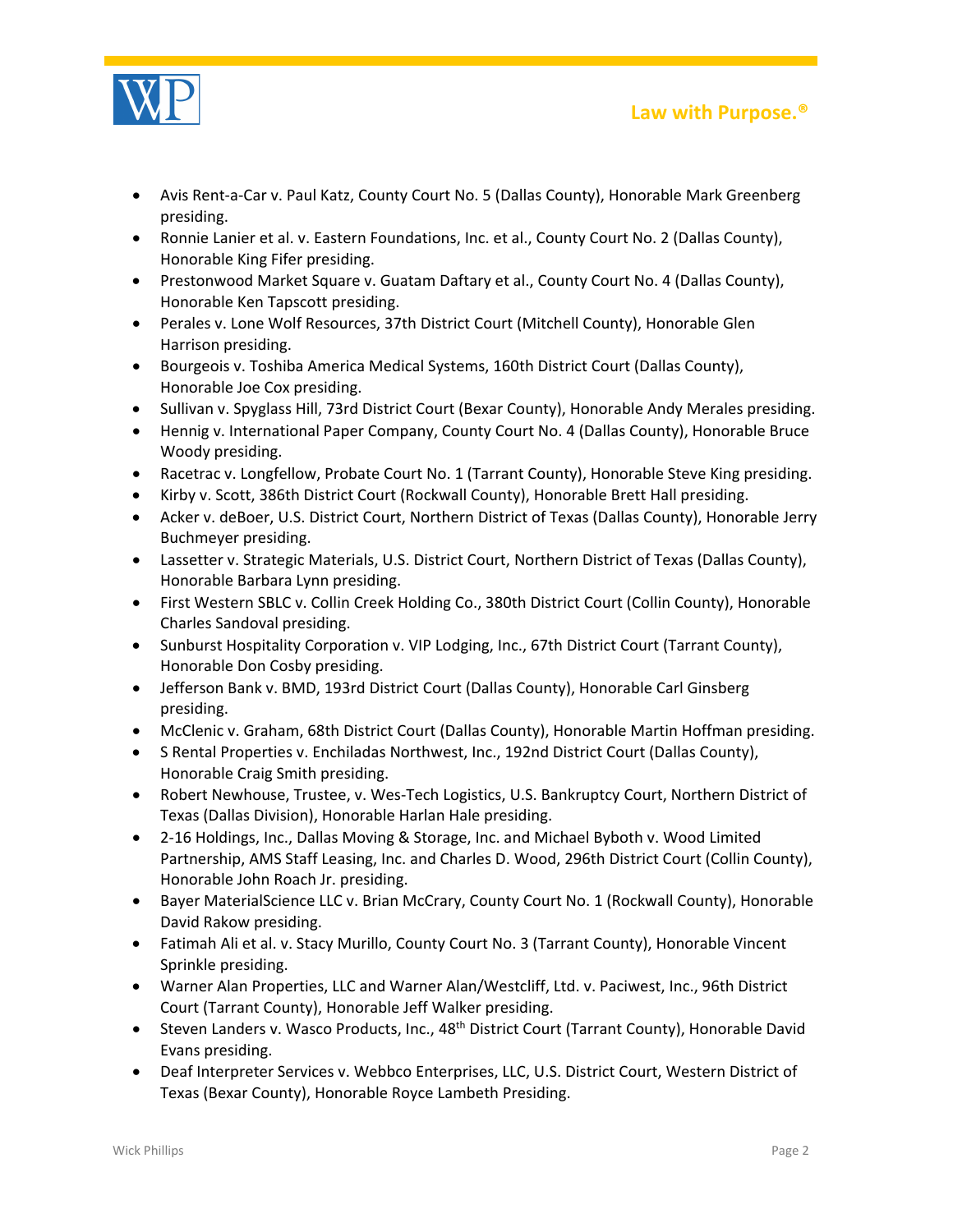

**Law with Purpose.®**

- Quantum Fitness v. Comm-Fit, L.P., 165<sup>th</sup> District Court (Harris County), Honorable Debra Ybarra Mayfield presiding.
- **Compass Well Services v. Foreland Operating, 439th District Court (Rockwall County),** Honorable David Rakow presiding.
- Crouch v. The Lane Construction Corporation, 153<sup>rd</sup> District Court (Tarrant County), Honorable Ken Curry presiding.
- Oswald v. Baumgardner Funeral Home, 67<sup>th</sup> District Court (Tarrant County), Honorable Don Cosby presiding.

## *Other Matters*

- Obtained administrative order following two-day bench trial reinstating postal worker with full back pay and damages after postal worker had been illegally discharged in retaliation for complaining about racial discrimination.
- Won summary judgment on behalf of employer in Section 451 claim under the Texas Workers' Compensation Act (prohibiting retaliation against employees who seek benefits in good faith).
- Defended employer of former employees against claims of misappropriation of trade secrets and unfair competition by former employer through temporary injunction hearing resulting in favorable resolution.
- Obtained favorable resolution on behalf of national sales director following temporary injunction hearing based on allegations from former employer that national sales director had stolen and misappropriated trade secrets.
- Briefed and argued multiple appeals before the U.S. Court of Appeals for the Fifth Circuit, the Second Court of Appeals, Fort Worth and the Fifth Court of Appeals, Dallas.
- Secured temporary injunction on behalf of employer protecting employer's confidential and proprietary trade secrets from disclosure to competing business that hired former employee.
- Successfully represented software company in arbitration proceedings against former client's claims that software company failed to deliver working version of unique software package to former client.
- Prevailed at arbitration and recovered executive severance package for former president of global golf resort development company following former president's wrongful termination.
- Successfully negotiated on behalf of employer against U.S. Department of Labor resolving claim by DOL that employer failed to pay overtime to employees.
- Multiple appearances on behalf of employers contesting claims by former employees for unemployment benefits.
- Defended employer against claims by former independent contractor that independent contractor should have been classified as employee and entitled to benefits of employment.
- Successfully represented special agent alleging race discrimination in federal sector Equal Employment Opportunity administrative trial and through all appeals to the Equal Employment Opportunity Commission in Washington, D.C.
- Successfully represented Immigration and Customs Enforcement special agent alleging retaliation in federal sector Equal Employment Opportunity administrative trial and through all appeals to the Equal Employment Opportunity Commission in Washington, D.C.
- Successfully represented whistleblower against Department of Health and Human Services before Merit Systems Protection Board.